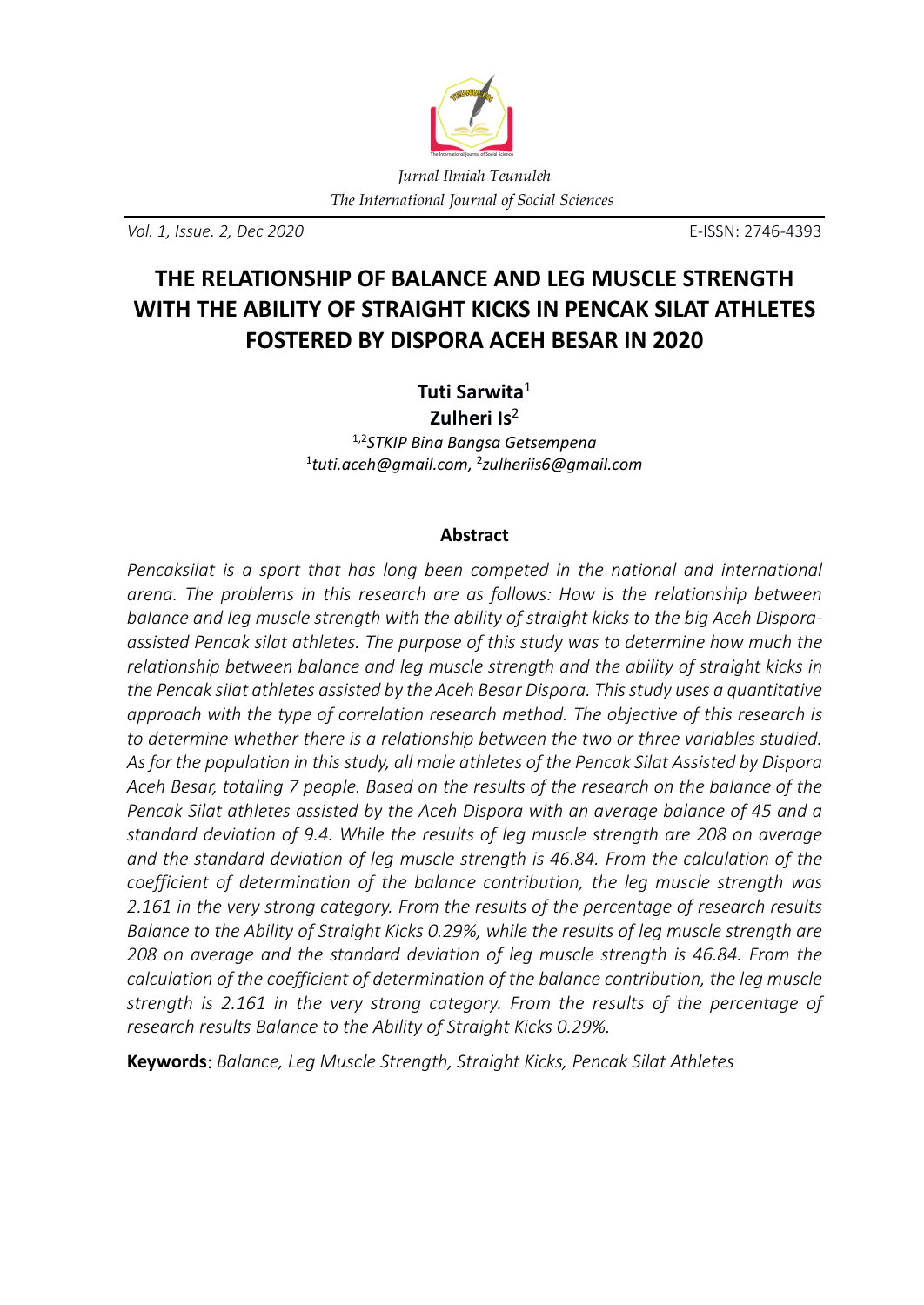#### **A. Introduction**

Pencaksilat is a sport that has long been competed in the national and international arena, pencaksilat is also a martial art which is a sport in Indonesia which often donates gold to Indonesia. This can be seen from the results of the Asian Games 2008 and then secured by the Olaharga branchThis traditional martial art won the overall champion at the 2018 Asian Games. By bringing 14 gold medals, the name of pencak silat is increasingly recognized by the world. A year later, in 2019, Indonesia managed to become the overall champion in the Belgium Open, and won 8 gold medals (Yulio Pratama & Trilaksana, 2018). To become a professional pencakilat athlete who can compete in the national arena, one must master the basic techniques of pencaksilat skills. In addition, a pencaksilat athlete must have good physical condition, including strength, endurance, agility, power and flexibility (Kuswanto, 2016).

In the sport, pencak silat has basic techniques or martial arts skills of Pencak Silat, (Kuswanto, 2016) which according to (Agung Nugroho, 2007)said that, the skills of Pencak Silat consist of: 1) horses; 2) tide attitude; 3) defense or block; 4) avoidance or shirk; 5) attacks (attacks with hands and attacks with legs or feet in the form of kicks, sweeps and grunts); and 6) catch. A pencakilat athlete must master all the basic techniques of pencaksilat. Between the basic techniques of pencaksilat kick technique is a powerful move in an effort to get points or wins over opponents. (Kuswanto, 2016)

According to (Agung Nugroho, 2007), Kick techniques are divided into several types, including: straight kicks, stab kicks, straight kicks, long kicks, kajul kicks, T kicks, celorong kicks, back kicks, horse kicks, spur kicks, sickle kicks, propeller kicks, down kicks, and kicks. Chuckle. However, not all kicks are used in the match. (Kuswanto, 2016) The types of kicks in pencak silat are divided into: According toAgung Nugroho, (2007)The types of kicks that are often taken in the Pencak silat competition, the competition category consists of: (a) front kick or straight kick, (b) sickle kick, (c) side kick or T kick. In getting the score on the match. In this study, the researcher tried to study the straight kick, this is because based on the observer that was carried out on athletes in Aceh Besar Dispora, there were still many athletes who were not right in kicking straight so that when they played matches they still often missed points from the opposing party, here the researcher tried to assess whether There is an inaccurate link between the straight kicks of the big Dispora Ache athletes with the component elements of their physical balance.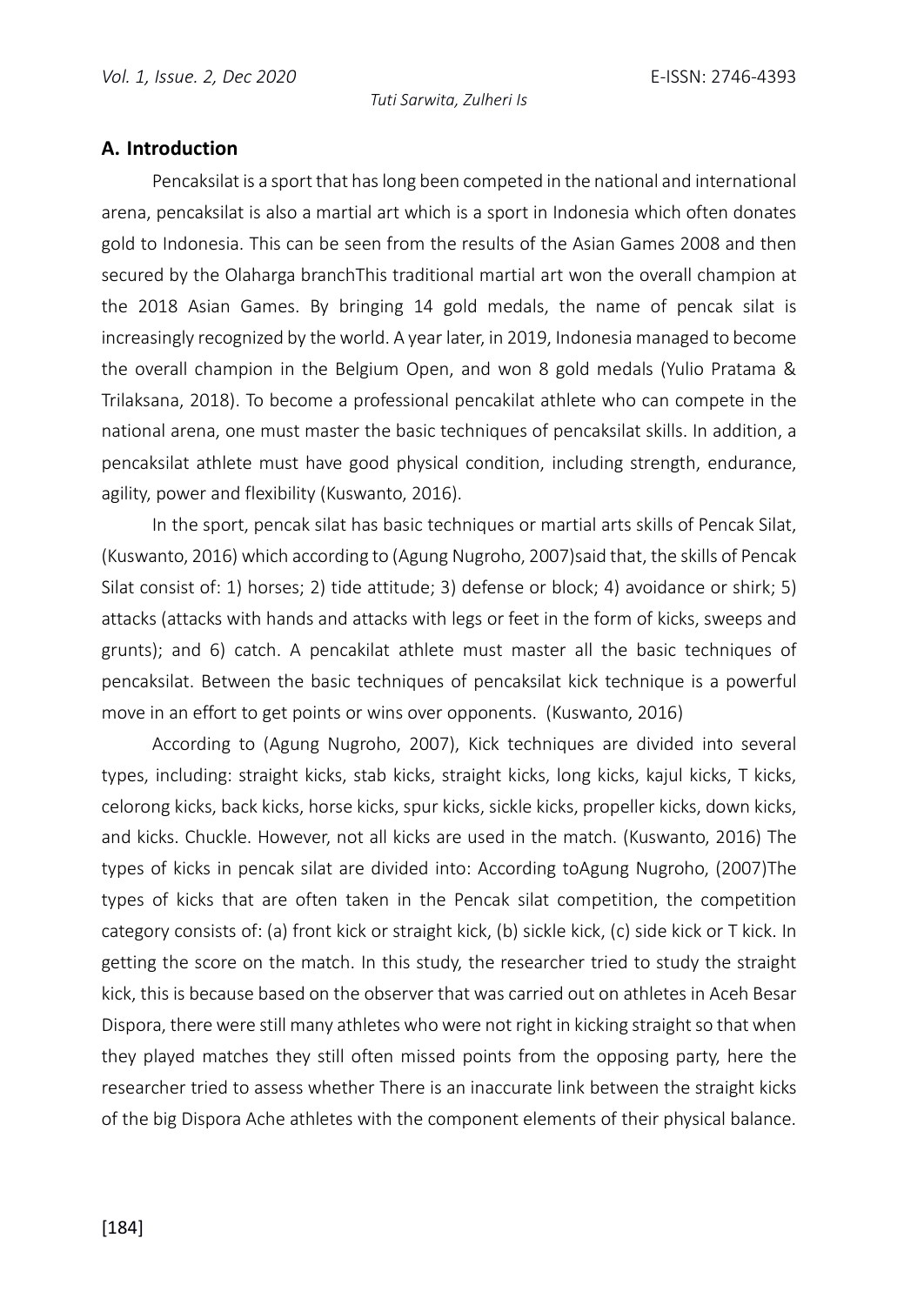*The Relationship of Balance and Leg Muscle Strength…* 

### **B. Method**

In this study, the author conducted the research using quantitative approach with a type of collaboration method, which had the aim of knowing the contribution of the physical balance components of the Aceh Besar Dispora-assisted Pencaksilat athletes on the ability to master the basic techniques of kicks in pecak silat. Technique Determination of the sample in this study using purposive sampling technique with the target research subjects in this study were the athletes of Pencaksilat Biaan Dispora Aceh Besar totaling 7 people.

| <b>No</b>      |               | Gender |            |          |        |
|----------------|---------------|--------|------------|----------|--------|
|                | Sample name   | Women  | Male       | Age      | Weight |
| $\mathbf{1}$   | Fahrul Aulia  |        | $\sqrt{}$  | 15 years | 45 kg  |
| $\overline{2}$ | Approval      |        | $\sqrt{}$  | 17 years | 48 kg  |
| $\mathcal{E}$  | Dawn          |        |            | 15 years | 52 kg  |
| 4              | great         |        | $\sqrt{ }$ | 17 years | 56 kg  |
| 5              | Riski Affanda |        | $\sqrt{}$  | 17 years | 60 kg  |
| 6              | Muhibbus      |        | $\sqrt{}$  | 17 years | 64 kg  |
| 7              | Liwau IHamdi  |        | $\sqrt{}$  | 17 years | 67 kg  |

Table 1. Population and research samples in the Dispora Aceh Education and Sports Development Board in 2020.

*Source*: Management of IPSI Branch of Dispora AcehBesar 2020

#### Data Collection Techniques

This research process will be carried out by conducting tests and measuring the level of control of balance and tests of straight kick ability on athletes assisted by Dispora Aceh Besar. The test instrument used in this study used a standing balance test on one leg (Stork Satand), (Lahtinen et al., 2007). And for the measurement of leg muscle strength using the Leg Dynamometer test (Sugiyono, 2013).

## Carrying out a Stork Stand Balance Test (Standing on One Leg)

The measurement of the balance test uses a tool in the form of a stopwatch. There are also measures for measuring the balance test as follows:

1. The testion stands on one dominant leg, the other leg is placed beside the knee, the hand is at the waist.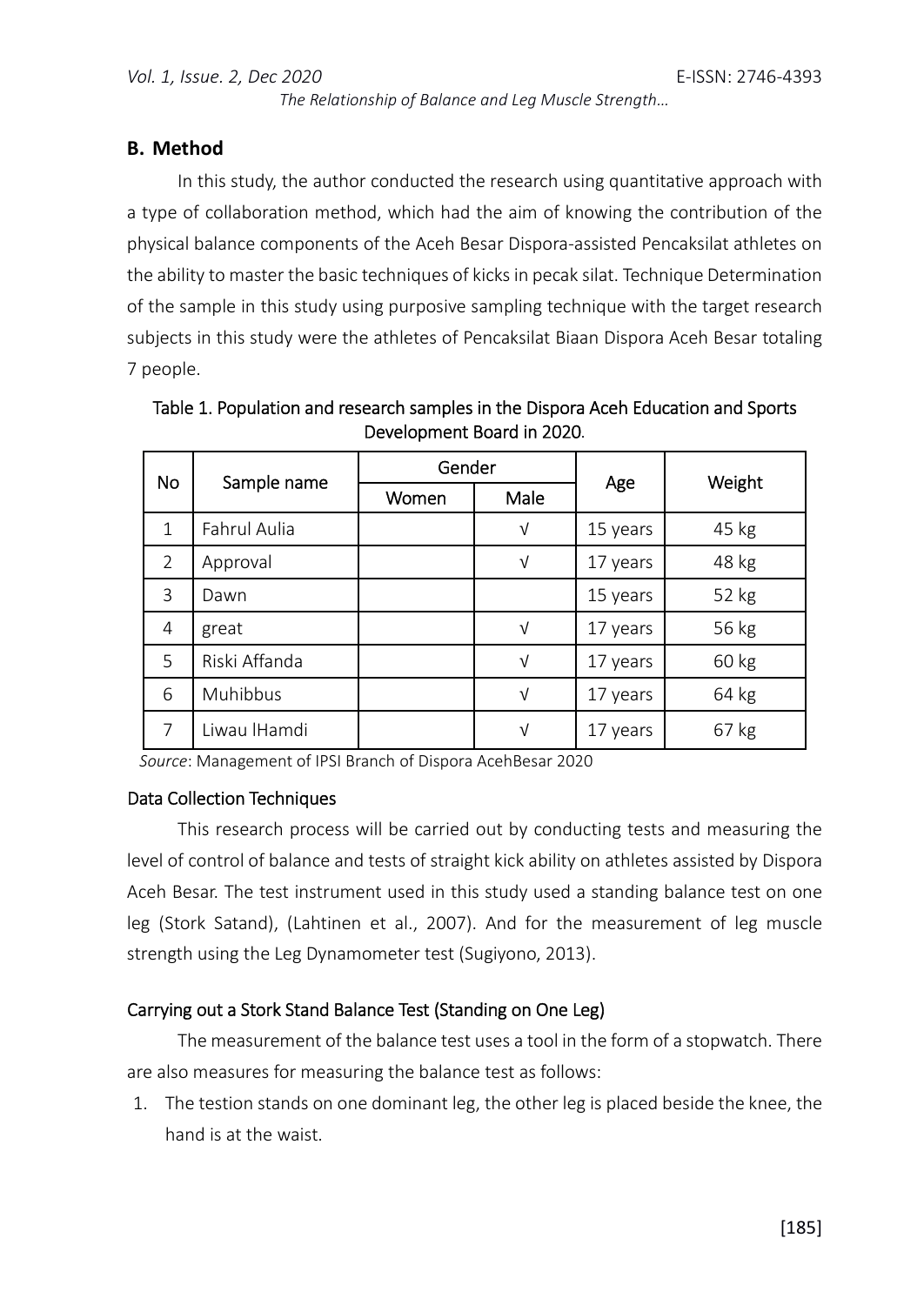- 2. On the signal "yes", the testi raises the heel off the floor (tiptoe) and maintains this posture for as long as possible without any movement or placing the heel touching the floor.
- 3. When lifting the heels and maintaining them, the hands should not come away from the waist.
- 4. Performed three repetitions.
- 5. The longest time in maintaining a balanced position is the time used to assess testicular balance.
- 6. Time is recorded in seconds, starting from the moment the testi raises the heel until it begins to lose balance.

| No. | Male          | Category   |
|-----|---------------|------------|
| 1   | 51- and above | Very well  |
| 2   | $37 - 50$     | Good       |
| 3   | $15 - 36$     | Moderate   |
| 4   | $5 - 13$      | Less       |
|     | $-4$          | Too little |

Table 2. Balance Test Norms

*Source*: Jhonson & Nelson (2000: 89)

#### Straight Kick Ability Measurement Test

 Participants Prepare with a stance to make a straight kick, and the participant stands behind the sandsack, with their feet on the male 60 cm and female 50 cm, with the sandsack/target height of 75 cm for the girl, and 100 cm for the male. When the committee gives the signal "yes", the participant kicks as fast as possible for 10 seconds. Likewise with athletes who (left-handed) use the left foot. The execution is done three times and the fastest kicking time can be taken.



Figure 5. Straight kick ability test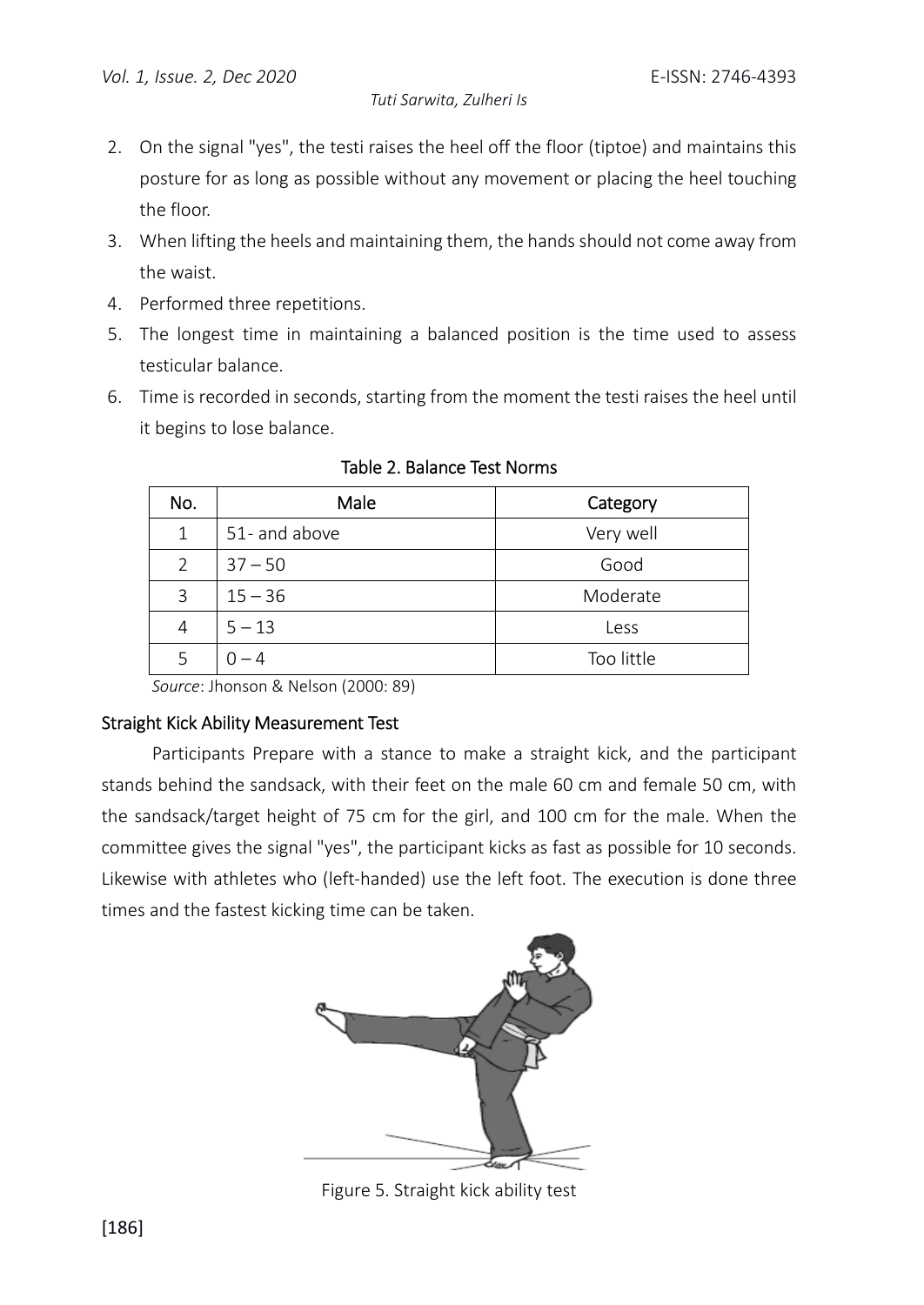*The Relationship of Balance and Leg Muscle Strength…* 

| Category          | Score Son    | Time       |
|-------------------|--------------|------------|
| Very well         | $>$ 25 times |            |
| Good              | 20-24 times  |            |
| Enough / moderate | 17-19 times  | 10 Seconds |
| Less              | 15-16 times  |            |
| Very Less         | $<$ 14 times |            |

|  | Table 3. Table Norms of Son's Straight Kick Ability Test |  |  |  |  |
|--|----------------------------------------------------------|--|--|--|--|
|--|----------------------------------------------------------|--|--|--|--|

Source: Lubis, J (2003: 99)

The data analysis process of the results of this research will be processed using the correlation formula.

## **C. Finding and Discussion**

#### Balance Test Results

This study conducted a test Balance with a matter of seconds against 7 athletes of the Aceh Besar Dispora PenencakSilat, as for the test results, can be seen in the following table:

| No.            | <b>Athlete Name</b> | Second | Category |
|----------------|---------------------|--------|----------|
| $\mathbf{1}$   | Liwaul Hamdi        | 46     | Good     |
| $\overline{2}$ | Fahru lAulia        | 48     | Good     |
| 3              | Muhibbusshabri      | 43     | Good     |
| 4              | Zaral Fajar         | 40     | Good     |
| 5              | Restu Ramadhan      | 30     | Moderate |
| 6              | Rizky Affandi       | 61     | Good     |
| 7              | IbnAgung            | 48     | Good     |
|                | total               | 316    |          |
|                | Average             | 45     | Good     |

Table 4.1 Balance Test Results

From the results of the test for the balance of the Aceh Besar Dispora Education and Youth Training athletes, it is known that the balance of the Aceh Besar Dispora and PencakSilat athletes is 45 in the Good category.

#### Straight Kick Test Results

This study conducted a test A straight kick with a time of 10 seconds against 7 athletes, PencakSilat, Development, Dispora, Aceh Besar, the test results can be seen in the following table: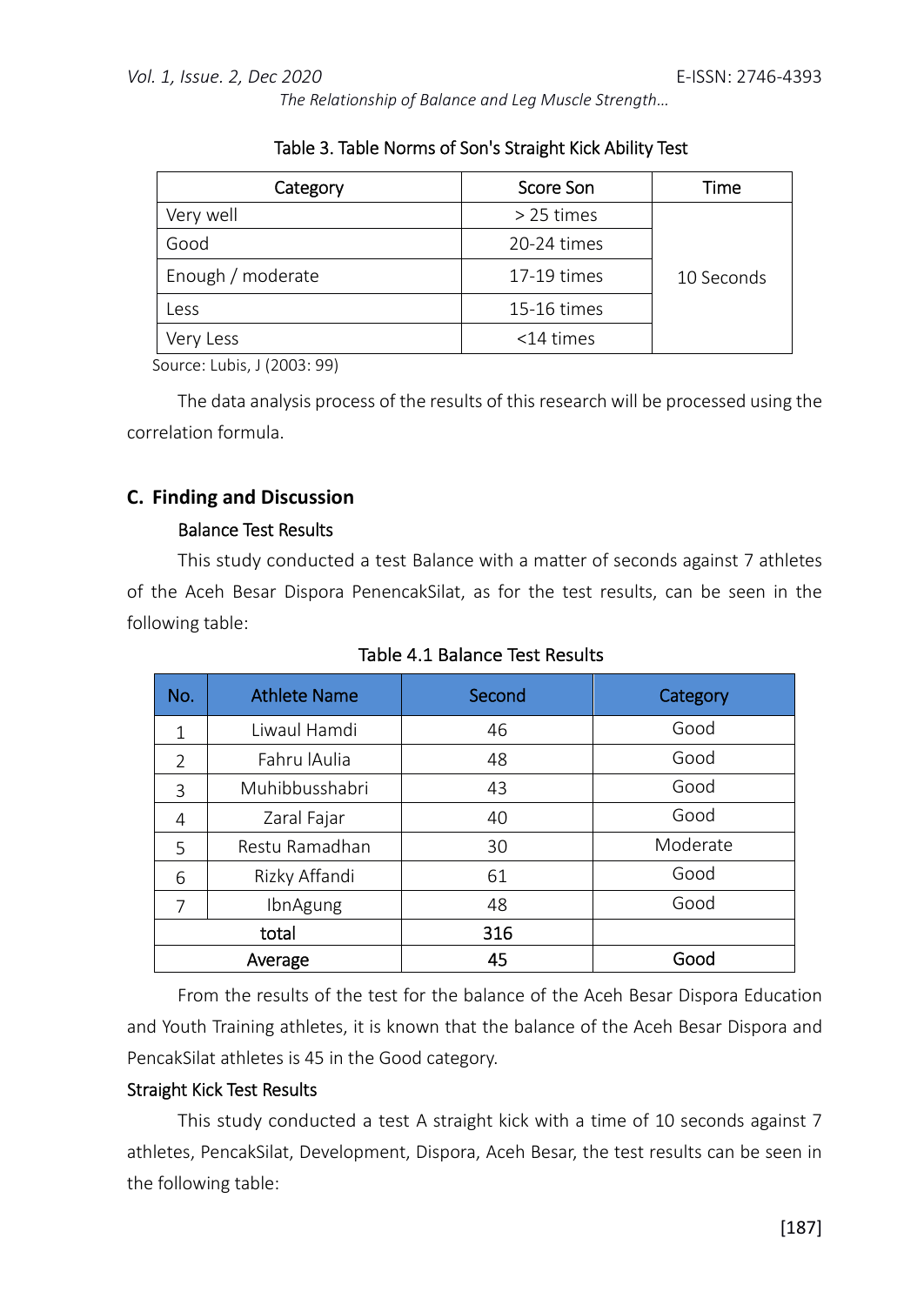*Tuti Sarwita, Zulheri Is* 

| No.            | <b>Athlete Name</b> | 10 Seconds | Category  |
|----------------|---------------------|------------|-----------|
| $\mathbf{1}$   | Liwaul Hamdi        | 21         | Good      |
| $\overline{2}$ | Fahrul Aulia        | 25         | Very well |
| 3              | Muhibbusshabri      | 21         | Good      |
| 4              | Zaral Fajar         | 21         | Good      |
| 5              | Restu Ramadhan      | 24         | Good      |
| 6              | Rizky Affandi       | 22         | Good      |
| 7              | Ibnu Agung          | 22         | Good      |
|                | Total               | 156        |           |
|                | Average             | 22         | Good      |

Table 4.2 Results of the Straight Kick Test

From the results of the research in the table above, it can be seen that the total number of scores on the straight kick test carried out by the Pencak Silat athletes assisted by the Aceh Besar Dispora is 22 times straight kicks.

## 1. Finding

Calculation of the correlation between balance (X1) ability to kick straight (Y)

$$
r_{xy} = \frac{N\Sigma X_1 Y - (\Sigma X_1)(\Sigma Y)}{\sqrt{\{N\Sigma X_1^2 - (\Sigma X_1)^2\}} \{N\Sigma Y^2 - (\Sigma Y)^2\}}
$$
  
\n
$$
r_{xy} = \frac{7(7027) - (316)(156)}{\sqrt{\{(7.14794) - (316)^2\}} \{(7.3492) - (156)^2\}}
$$
  
\n
$$
r_{xy} = \frac{49189 - 49296}{\sqrt{\{103558 - 99856\}} \{24444 - 24336\}}
$$
  
\n
$$
r_{xy} = \frac{107}{\sqrt{399816}}
$$
  
\n
$$
r_{xy} = \frac{107}{\sqrt{399816}}
$$
  
\n
$$
r_{xy} = \frac{107}{632}
$$
  
\n
$$
r_{xy} = 0.169
$$

Based on the results of the data analysis above, it is known that the X relationship<sub>1</sub> and Y is 0.169 in the very low category. Furthermore, the researcher calculated the coefficient of determination to determine the contribution of balance to the ability of

[188]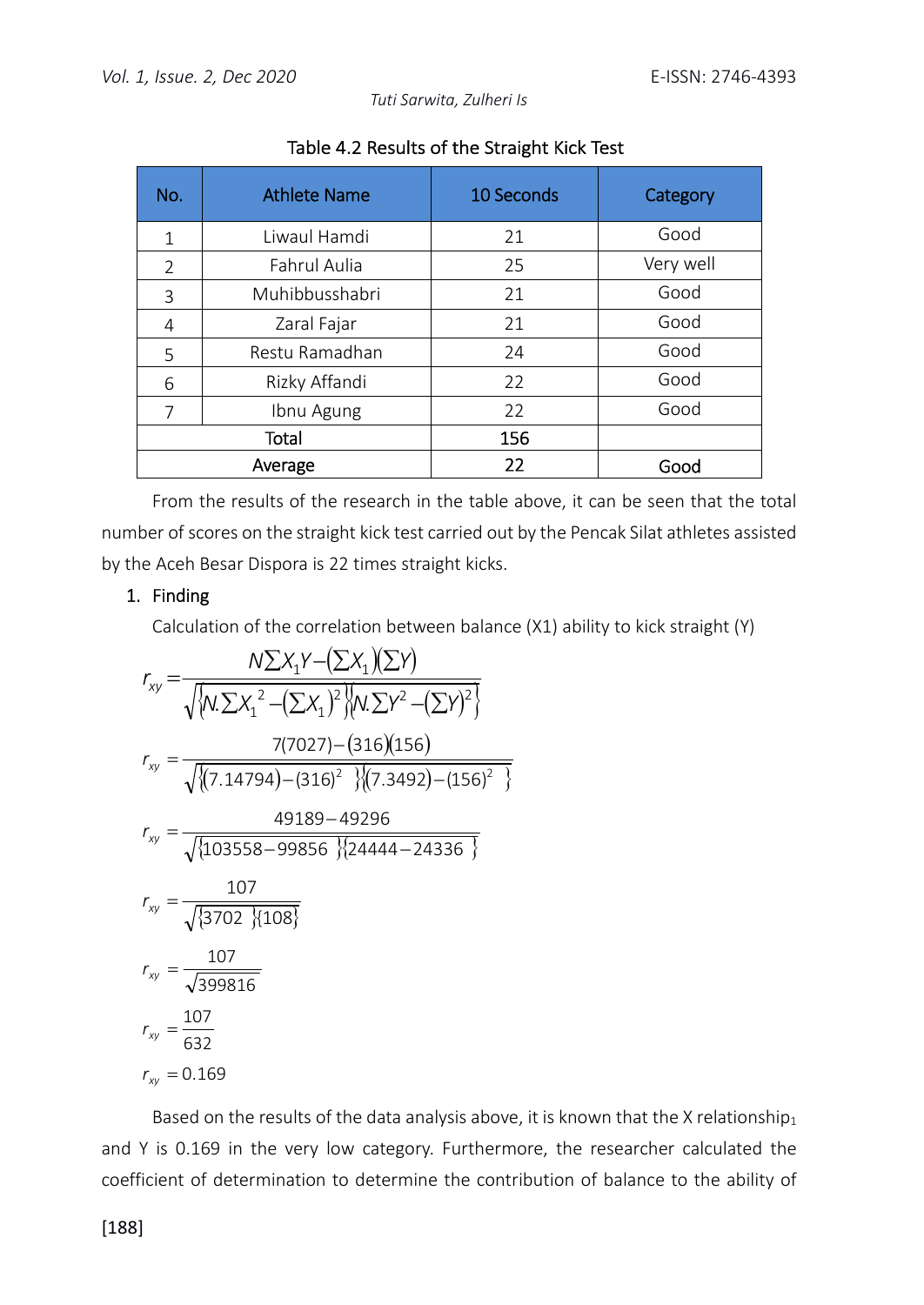#### *Vol. 1, Issue. 2, Dec 2020* E-ISSN: 2746-4393

*The Relationship of Balance and Leg Muscle Strength…* 

straight kicks in Pencak Silat athletes assisted by DisporaAceh Besar. Maka KP =  $r2 \times 100\%$  $= 0.1692 \times 100\% = 0.029$ . This shows thatBalance with Straight Kick Ability giving a relationship to the Pencak Silat Athletes Guided by Dispora Aceh Besar by 0.29% and the remaining 99.71% influenced by other factors.

| Coefficient Interval | Relationship Level |
|----------------------|--------------------|
| $0.00 - 0.199$       | Very low           |
| $0.20 - 0.399$       | Low                |
| $0.40 - 0.599$       | Moderate           |
| $0.60 - 0.799$       | Strong             |
| $0.80 - 1,000$       | Very strong        |

| Table. 5. To see the relationship between X and Y variables |
|-------------------------------------------------------------|
|-------------------------------------------------------------|

Source: In Sugiyono (2008: 226) The strong relationship between variables

#### Hypothesis test

Proving the hypothesis can be done by testing the t-count which is one way to prove the truth or position of a research hypothesis, if the t-count is greater than or equal to the t-table, then the formulated hypothesis is accepted as true, preferably if the tcount is smaller rather than t-table, the proposed hypothesis is rejected. The t-count test can be taken with the Sudjana formula (2005: 109) as follows:

$$
t = \frac{r\sqrt{n-2}}{\sqrt{1-r^2}}
$$
  
=  $\frac{2,161\sqrt{7-2}}{\sqrt{1-(2,161)^2}}$   
=  $\frac{2,161x2,236}{\sqrt{1-(4,670)}}$   
=  $\frac{4,832}{\sqrt{3,670}}$   
=  $\frac{4,832}{1,916}$   
= 2,522

The results of the analysis above, obtained the t-count value of 2.522 while the ttable with 2-7 degrees of freedom (dk = 5) at the significance level  $\alpha$  = 0.05 is equal to 2015. This means that the t-count value is greater than the t-table value. Thus it can be concluded that there is a significant relationship between balance and leg muscle strength with the ability to kick straight in the pencak silat athletes assisted by Dispora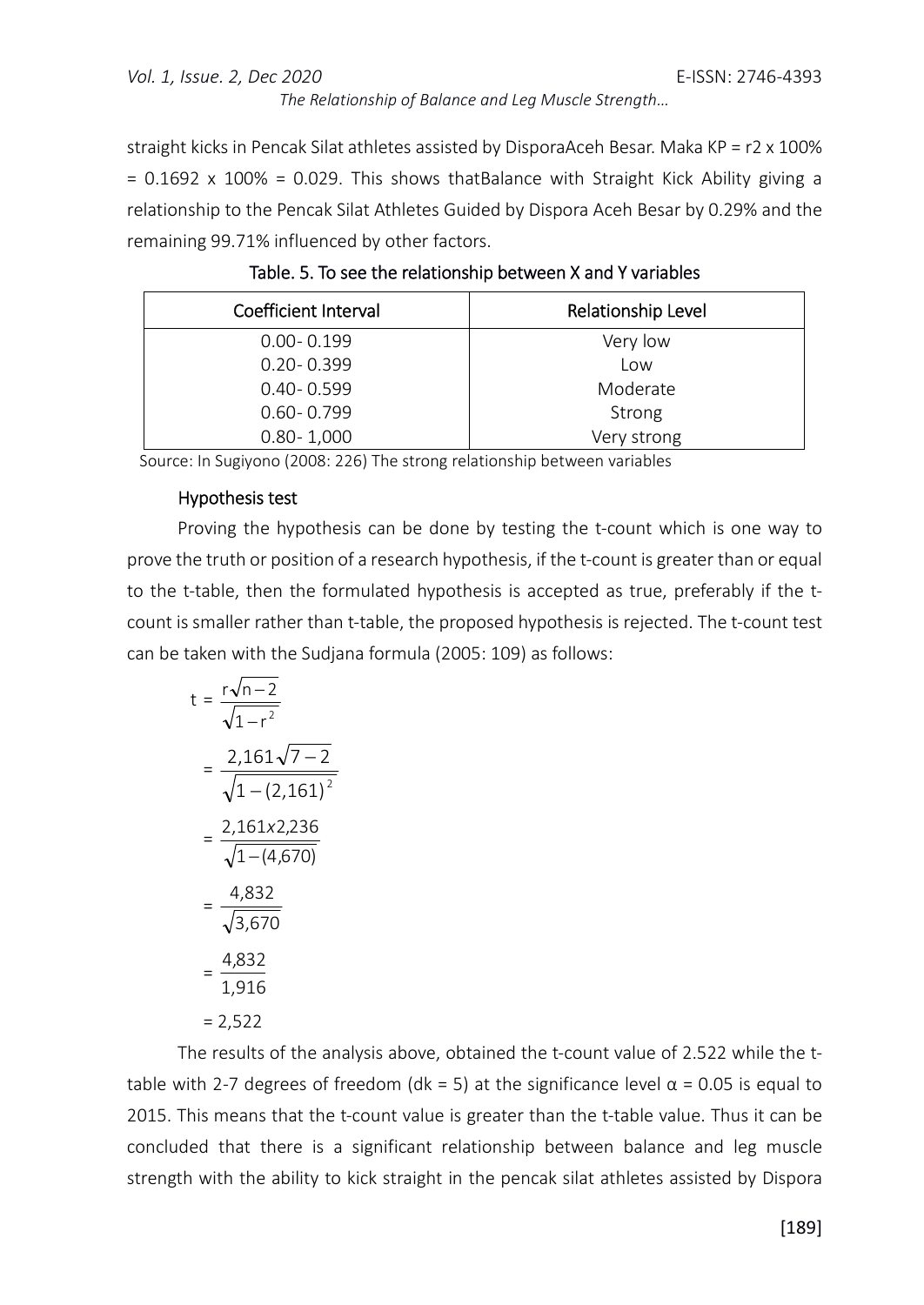Aceh Besar in 2020. The hypothesis that the authors put forward is: "There is a significant relationship between balance and leg muscle strength and ability. a straight kick at the pencak silat athletes assisted by the Aceh Besar Dispora in 2020 ".

#### 2. Discussion

 Balance is the ability to maintain a posture or body position in a stationary or moving state (Harsono, 2001: 223). Balance is the ability of a person to control the nerve organs of his muscles, as long as he makes rapid movements with a rapid change in the location of the weight point, both in a static state and in a dynamic state. In the sport of Pencak silat, elements of physical condition are needed in kicking.

 Bebased on the results of the research above, it is known that the balance of the Aceh Dispora Aceh Pencak Silat athletes with an average balance of 45 and a standard deviation of balance obtained in the pencak silat athletes assisted by the Aceh Besara Dispora is 9.4 and the average straight kick ability of the Aceh Besar Dispora-assisted Pencak Silat athletes is 22 and the standard deviation of the straight kick ability of the Aceh Besar Dispora-assisted Pencak Silat athletes is 2.6 from the calculation of the coefficient of determination of the balance contribution to the ability of straight kicks in the Aceh Besar Dispora-assisted Pencak Silat athletes, it was obtained r2, 0.029 with the category of being less. Aceh Besar.

## D. Conclusion

There is a positive relationship between Balance and Straight Kick Ability. With a correlation coefficient (ry1) of 0.169. The level of closeness of the relationship with the medium category. The coefficient of determination (ry1)  $2 = (0.169)$   $2 = 0.029$  means that 0.29% variation in straight kick ability (Y) can be caused by balance (X1) while 99.71% variation in straight kick ability (Y) is caused by other factors.

Thus it can be concluded that a pencakilat athlete must have a good level of balance to be able to produce a straight kick during a match. This is based on the results of research that has been done that the athletes of the Aceh Besar Dispora Assisted Pencak silat still do not have a very good level of balance so that when they do straight kicks they are still not right on target so the kicks are not done perfectly. From the results of this research, it becomes input for the Aceh Dispora Assisted Pencakilat coach to be able to improve the balance of the athletes so that in the future the Biaan Dispora Aceh Besar pencak silat athletes can do straight kicks perfectly and well.

[190]